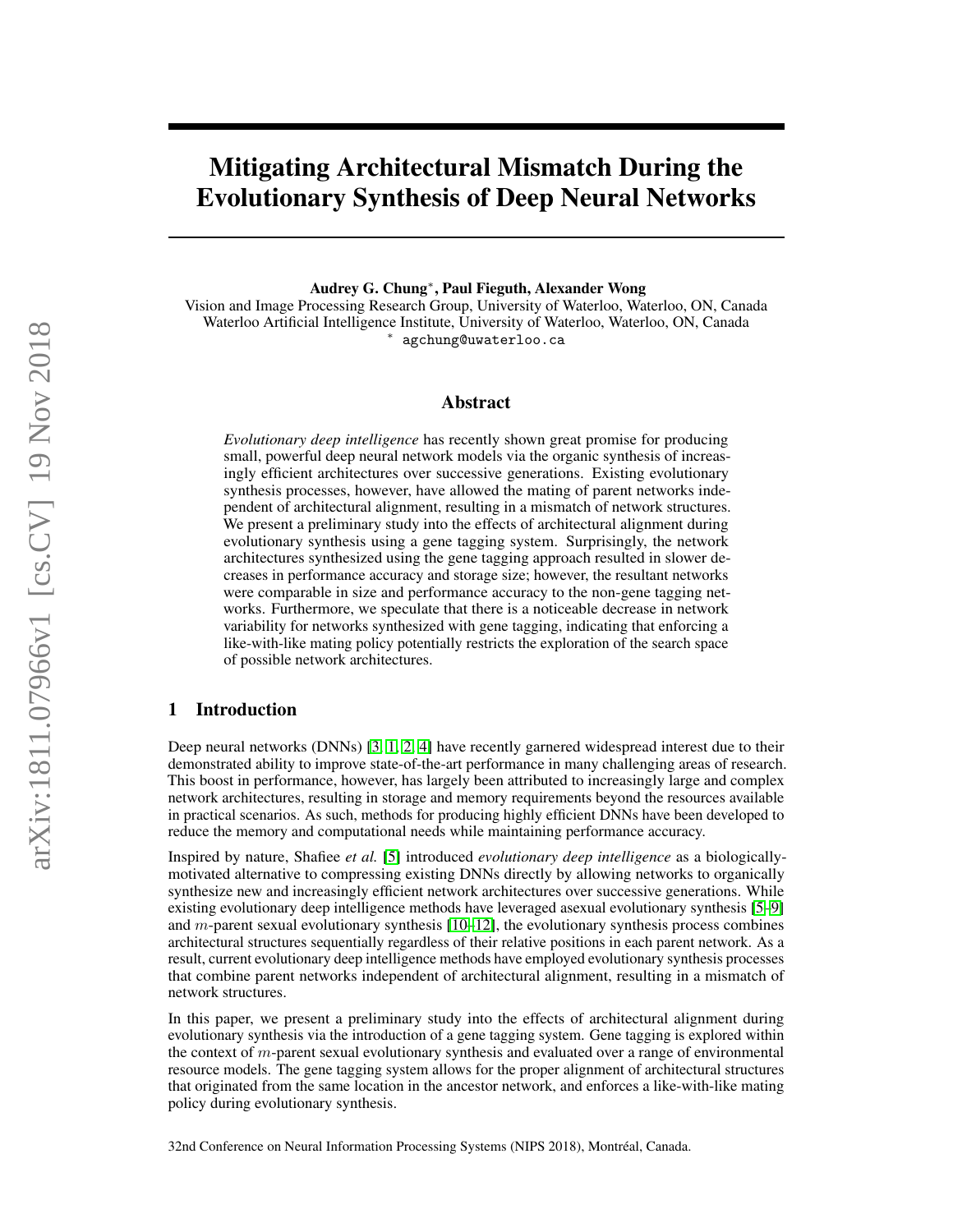## 2 Methods

In this study, we modify the existing m-parent evolutionary synthesis approach [\[11\]](#page-4-8) to investigate the efficacy of structural alignment and its effect on the synthesis of new network architectures across a range of simulated environmental resource models.

### 2.1  $m$ -Parent Evolutionary Synthesis

Let the network architecture be formulated as  $\mathcal{H}(N, S)$ , where N is the set of possible neurons and S denotes the set of possible synapses in the network. Each neuron  $n_j \in N$  is connected to neuron  $n_k \in N$  via a set of synapses  $\overline{s} \subset S$ , such that the synaptic connectivity  $s_j \in S$  has an associated  $w_i \in W$  to denote the connection's strength. In the seminal evolutionary deep intelligence paper [\[5\]](#page-4-4), the synthesis probability  $P(\mathcal{H}_g | \mathcal{H}_{g-1}, \mathcal{R}_g)$  of a new network at generation g is approximated by the synaptic probability  $P(S_g|W_{g-1}, R_g)$  to emulate heredity through the generations of networks.  $P(\mathcal{H}_g|\mathcal{H}_{g-1}, \mathcal{R}_g)$  is also conditional on an environmental factor model  $\mathcal{R}_g$  to imitate natural selection via simulated environmental resources.

Generalizing to *m*-parent evolutionary synthesis [\[11\]](#page-4-8), a newly synthesized network  $\mathcal{H}_{q(i)}$  can be dependent on a subset of all previously synthesized networks  $\mathcal{H}_{G_i}$ , where the set of network indices  $G_i$  corresponds to the set of previous networks on which  $\mathcal{H}_{g(i)}$  is dependent, and  $g(i)$  represents the generation number corresponding to the  $i<sup>th</sup>$  network. Note that in the general case, the number of networks in subset  $\mathcal{H}_{G_i}$  and the range of generational dependency  $g(G_i)$  is only constrained by the number and generational range of already synthesized networks.

The synthesis probability combining the probabilities of m parent networks  $\mathcal{H}_{G_i}$  is represented by some cluster-level mating function  $\mathcal{M}_c(\cdot)$  and some synapse-level mating function  $\mathcal{M}_s(\cdot)$ :

$$
P(\mathcal{H}_{g(i)}|\mathcal{H}_{G_i}, \mathcal{R}_{g(i)}) = \prod_{C \in \mathcal{C}} \left[ P(s_{g(i),C}|\mathcal{M}_c(W_{\mathcal{H}_{G_i}}), \mathcal{R}_{g(i)}^c) \right]
$$

$$
\prod_{j \in C} P(s_{g(i),j}|\mathcal{M}_s(w_{\mathcal{H}_{G_i},j}), \mathcal{R}_{g(i)}^s) \right].
$$
 (1)

These mating functions are formulated using an intersection-based mating policy [\[11\]](#page-4-8), i.e.,:

$$
\mathcal{M}_c(W_{\mathcal{H}_{G_i}}) = \prod_{k=1}^m \alpha_{c,k} W_{\mathcal{H}_k} \qquad \mathcal{M}_s(w_{\mathcal{H}_{G_i},j}) = \prod_{k=1}^m \alpha_{s,k} w_{\mathcal{H}_k,j} \qquad (2)
$$

where  $W_{\mathcal{H}_k}$  represents the cluster's synaptic strength for the  $k^{th}$  parent network  $\mathcal{H}_k \in \mathcal{H}_{G_i}.$  Similarly,  $w_{\mathcal{H}_k,j}$  represents the synaptic strength of a synapse  $j$  within a given cluster for the  $k^{th}$  parent network  $\mathcal{H}_k \in \mathcal{H}_{G_i}.$ 

### 2.2 Mitigating Architecture Mismatch via Gene Tagging

To encourage like-with-like mating during evolutionary synthesis, this study introduces a gene tagging system to enforce structural alignment, i.e., only mating architectural clusters originating from the same location in the ancestor network. As such, the cluster-level and synapse-level mating functions proposed in [\[11\]](#page-4-8) are reformulated as follows:

$$
\mathcal{M}_c(\overline{W}_{\mathcal{H}_{G_i}}) = \prod_{k \in \mathcal{K}_c} \alpha_{c,k} \overline{W}_{\mathcal{H}_k} \qquad \mathcal{M}_s(\overline{w}_{\mathcal{H}_{G_i},j}) = \prod_{k \in \mathcal{K}_c} \alpha_{s,k} \overline{w}_{\mathcal{H}_k,j} \qquad (3)
$$

where  $\mathcal{K}_c$  is the subset of parent networks with existing architectural clusters corresponding to a single gene tagged cluster  $c \in C$ , C is the set of clusters that exists in  $\mathcal{H}_{g(i)}$ , and  $\overline{W}$  and  $\overline{w}$  are the gene tagged and structurally-aligned synaptic strengths.

This study also introduces a parameter-based lower bound on the subset of parent networks with existing architectural clusters  $\mathcal{K}_c$ . Prior studies [\[10](#page-4-6)[–12\]](#page-4-7) employed an intersection-based mating policy where a cluster was synthesized only if the cluster existed within all m parent networks (i.e.,  $\mathcal{K}_c = m$ ). To allow for more flexibility within the  $m$ -parent evolutionary synthesis, we propose a percent of population parameter  $\chi$  to control the proportion of parent network architectures that must contain any given cluster during evolutionary synthesis. As such, only clusters that exist within the specified proportion of parent networks are synthesized (i.e.,  $m\chi \leq \mathcal{K}_c \leq m$ ), and the intersection-based policy can be achieved using  $\chi = 1$ .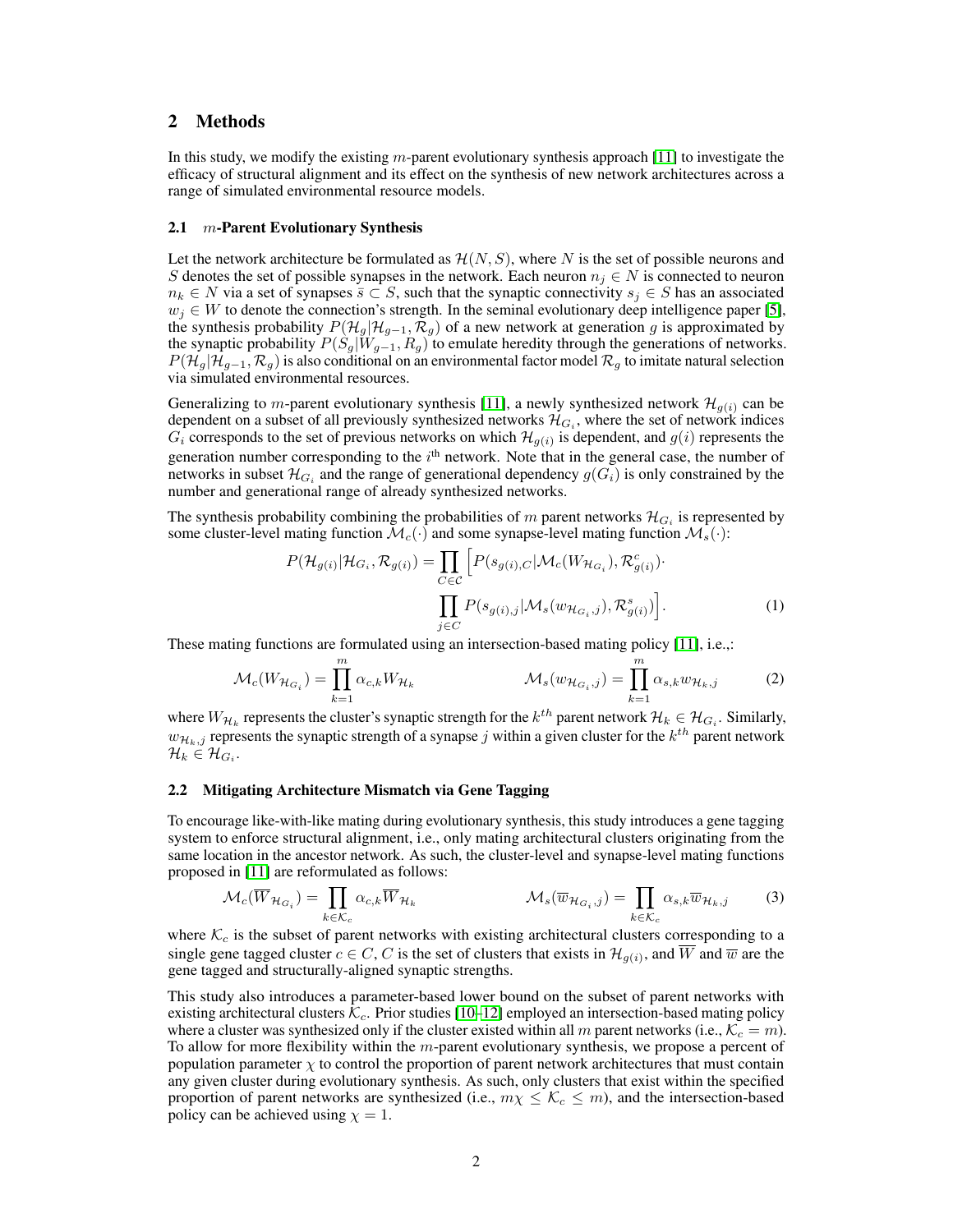

<span id="page-2-0"></span>Figure 1: Performance accuracy (left) and storage size (right) for 5-parent evolutionary synthesis with gene tagging (top row) and no gene tagging (bottom row) using various environmental factor models. Plots best viewed in colour.

## 3 Results

#### 3.1 Experimental Setup

The effect of structural alignment during the  $m$ -parent evolutionary synthesis was evaluated using 10% of the MNIST [\[13\]](#page-4-9) hand-written digits dataset to increase the training speed of the synthesized network architectures and increase the inherently low intra-class variation within the MNIST dataset. For this preliminary study, 5-parent evolutionary synthesis and a  $\chi$  of 60% was used, and  $\mathcal{H}_{G_i}$  was restricted to networks in the immediately preceding generation, i.e., for a newly synthesized network  $\mathcal{H}_{g(i)}$ , the  $m=5$  parent networks in  $\mathcal{H}_{G_i}$  are from generation  $g(i)-1$ .

The first generation ancestor network was trained using the LeNet-5 architecture [\[14\]](#page-4-10), and the synthesized offspring networks were assessed using performance accuracy on the MNIST dataset and storage size (representative of the architectural efficiency of a network) of the networks with respect to the computational time required. Similar to [\[12\]](#page-4-7), each filter was considered as a synaptic cluster in the multi-factor synapse probability model, and the cluster-level environmental factor model  $\mathcal{R}_{g(i)}^c$ and the synapse-level environmental factor model  $\mathcal{R}^s_{g(i)}$  were varied together from 50% to 95% at 5% increments, i.e.,:

$$
\mathcal{R}_{g(i)}^c, \mathcal{R}_{g(i)}^s = \{50, 55, 60, 65, 70, 75, 80, 85, 90, 95\}\%,\tag{4}
$$

to simulate the varying availability of environmental resources during  $m$ -parent evolutionary synthesis. The synthesized networks were assessed using performance accuracy on the MNIST dataset and storage size (representative of the architectural efficiency of a network) of the networks with respect to the computational time required.

#### 3.2 Experimental Results

Figure [1](#page-2-0) shows the performance accuracy and storage size for 5-parent evolutionary synthesis with gene tagging (top row) and no gene tagging (bottom row) given various cluster-level and synapse-level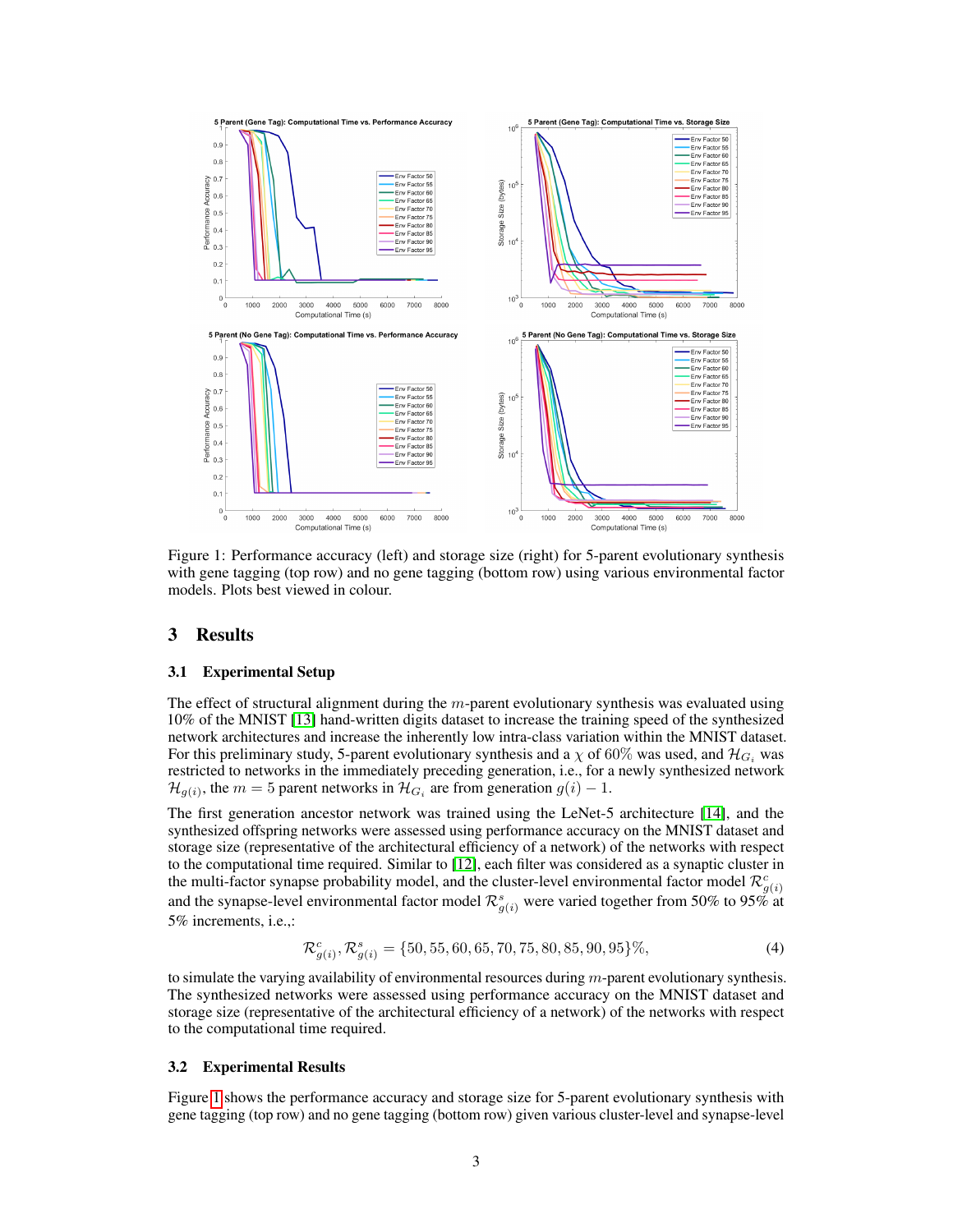

<span id="page-3-0"></span>Figure 2: Performance accuracy as a function of storage size for 5-parent sexual evolutionary synthesis using various environmental factor models. Networks synthesized using gene tagging (diamond) show minimal to no noticeable difference relative to networks synthesized without gene tagging (round) in terms of maintaining performance accuracy while decreasing storage size. Plots best viewed in colour.

environmental factor models. The incorporation of gene tagging resulted in a more gradual decrease in both performance accuracy and storage size relative to computational time, while the omission of gene tagging produced network architectures with more rapidly decreasing performance accuracy and storage size. Note that the bottom plateau in performance accuracy is at 10% akin to random guessing, as the MNIST dataset consists of 10 classes of handwritten digits. While there is no inherent limit in network reduction when using the evolutionary deep intelligence approach, Figure [1](#page-2-0) shows that there are natural plateaus in network storage size, particularly with the higher environmental factor models, i.e., environmental factor models of 80%, 85%, and 95%. In addition, note that these plateaus in network storage size tend to occur more when synthesizing networks using gene tagging.

Figure [2](#page-3-0) shows performance accuracy as a function of storage size for 5-parent sexual evolutionary synthesis using various cluster-level and synapse-level environmental factor models, where the best synthesized networks are closest to the top left corner, i.e., high performance accuracy and low storage size. Networks synthesized using gene tagging (diamond points) appear to be minimally worse relative to networks synthesized without gene tagging (round points) in terms of maintaining performance accuracy while decreasing storage size.

# 4 Discussion

In this work, we presented a preliminary study into the effects of architectural alignment during evolutionary synthesis via the introduction of a gene tagging system to enforce a like-with-like mating policy. We speculate that the use of gene tagging inherently decreases overall network variability across the synthesized network architectures, indicating that enforcing a like-with-like mating policy via the use of gene tagging potentially restricts the exploration of the search space of possible network architectures. As a result, synthesized networks may fail to achieve the same increases in architectural efficiency as architectures synthesized with more random approaches. Future work includes further investigation into the effects of architectural alignment via the use of different  $\chi$ s and varying the number of parents networks  $m$ , and the exploration of how gene tagging potentially affects the architectural variability in synthesized networks.

# Acknowledgements

This research has been supported by the Canada Research Chairs Program and Natural Sciences and Engineering Research Council of Canada (NSERC). The authors also thank Nvidia for the GPU hardware used in this study through the Nvidia Hardware Grant Program.